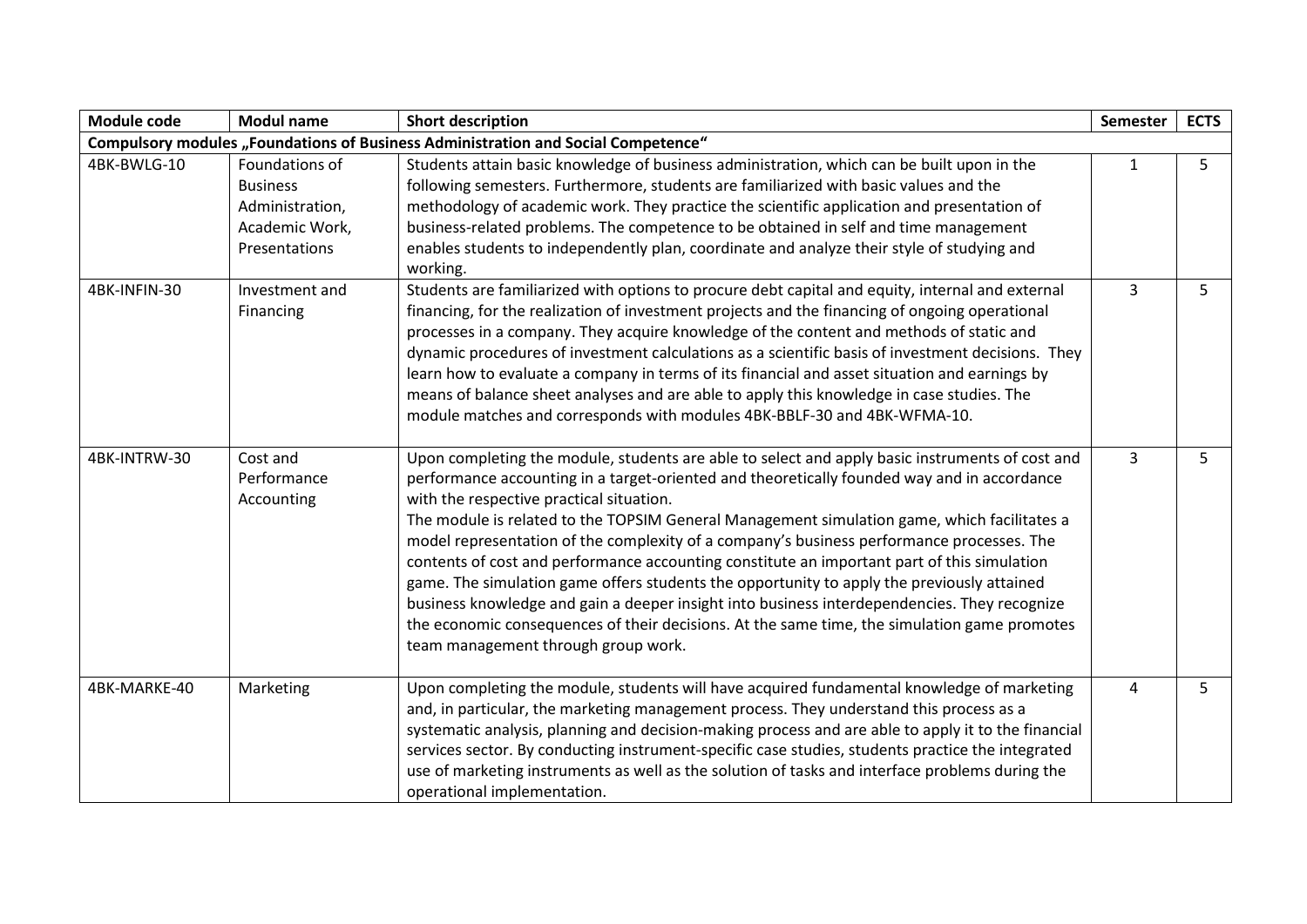|              |                           | Furthermore, students attain conversational and negotiation skills, which are an essential         |                |   |
|--------------|---------------------------|----------------------------------------------------------------------------------------------------|----------------|---|
|              |                           | complement to sales and communication policy and a central factor for success in the financial     |                |   |
|              |                           | services business.                                                                                 |                |   |
| 4BK-HRMOP-50 | HR Management,            | Students get to know HR management as a subdomain of business administration. The concept          | 5              | 5 |
|              | Organization and          | involves a logical orientation towards the professional lifecycle and considers both individual    |                |   |
|              | <b>Project Management</b> | staff members and the organizational perspective, which is then integrated into a resource-        |                |   |
|              |                           | oriented view. Furthermore, the module includes basic personnel and conflict management            |                |   |
|              |                           | styles.                                                                                            |                |   |
|              |                           | The focus on organization stresses the importance of this discipline as management function.       |                |   |
|              |                           | Students acquire fundamental knowledge in the fields of organizational theory and                  |                |   |
|              |                           | organizational design as well as of concepts of organizational change.                             |                |   |
| 4BK-CONUF-60 | Management                | Students attain fundamental theoretical knowledge of conceptions, tasks, structures and            | 6              | 5 |
|              | Accounting and            | instruments of management accounting as a target-oriented service for a company's                  |                |   |
|              | Corporate                 | management.                                                                                        |                |   |
|              | Governance                | Students are familiarized with managerial subsystems, management tasks as well as the              |                |   |
|              |                           | demarcation of management tasks and management accounting tasks in dependence of the               |                |   |
|              |                           | respective management accounting conception. They improve their professional and social            |                |   |
|              |                           | competence by practicing management decisions and their consequences for the company.              |                |   |
| 4BK-EXRW1-10 | Foundations of            | Upon completing the module, students are able to manually and independently carry out a            | $\mathbf{1}$   | 5 |
|              | Accounting                | practical, exemplary accounting process from the opening up to the closing balance using the       |                |   |
|              |                           | technique of double-entry accounting and in due consideration of standard accounting               |                |   |
|              |                           | principles. Students know the differences between bank accounting and industrial accounting        |                |   |
|              |                           | and are able to implement them in the context of corresponding tasks.                              |                |   |
| 4BK-EXRW2-20 | <b>Annual Financial</b>   | Upon completing the module, students will be able to independently prepare an exemplary            | $\overline{2}$ | 6 |
|              | Statements and            | annual financial statement in due consideration of essential commercial and fiscal requirements.   |                |   |
|              | Taxes                     | Students have acquired fundamental skills in the analysis of annual financial statements using     |                |   |
|              |                           | indices and cash flow statements. They are familiar with principal differences between national    |                |   |
|              |                           | (commercial and fiscal) and international (IFRS/US-GAAP) accounting principles. They are capable   |                |   |
|              |                           | of exemplarily recognizing the effects that different accounting principles have on the respective |                |   |
|              |                           | annual financial statement. Students have knowledge of most relevant tax types and their           |                |   |
|              |                           | influence on operational decisions.                                                                |                |   |
| 4BK-VWL1-20  | Foundations of            | The module aims to familiarize students with the subject of macroeconomics, its tasks, basic       | $\overline{2}$ | 5 |
|              | Macro and                 | concepts and categories as well as economic systems and orders. Furthermore, students get to       |                |   |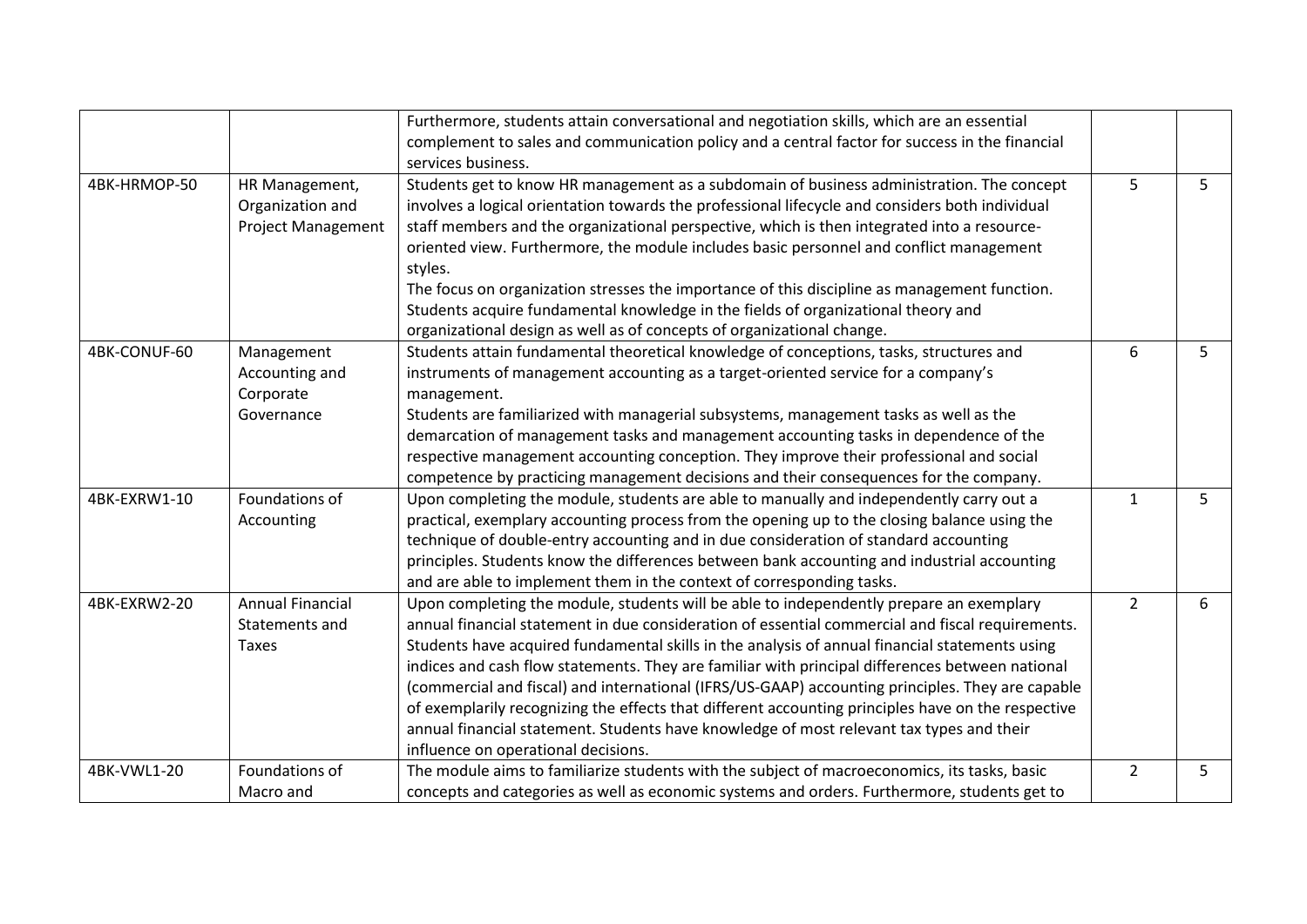|              | Microeconomics              | know elementary microeconomic contents. The focus is on pricing in dependence on supply and         |                |   |
|--------------|-----------------------------|-----------------------------------------------------------------------------------------------------|----------------|---|
|              |                             | demand on the goods markets. Students recognize the importance of the links between demand          |                |   |
|              |                             | for goods, supply of goods and prices of goods for concrete entrepreneurial decisions. They are     |                |   |
|              |                             | enabled to analyze and evaluate business-related questions from a macroeconomic perspective.        |                |   |
| 4BK-VWL2-30  | Macroeconomics 1-           | The module aims to familiarize students with the foundations of circular flow, national accounts,   | 3              | 6 |
|              | <b>National Accounts</b>    | functional dependencies and equilibrium processes on the macroeconomic goods-, money- and           |                |   |
|              | and Markets                 | labor market. Furthermore, the module offers elementary macroeconomic insights. The focus is        |                |   |
|              |                             | on fundamental relations of national accounting in an open and closed economy, the saving,          |                |   |
|              |                             | investment and consumption function, the IS-LM Model and the interaction of economic                |                |   |
|              |                             | submarkets. The special role of money and currency for the development of an economy is             |                |   |
|              |                             | stressed.                                                                                           |                |   |
| 4BK-VWL3-50  | Macroeconomics2-            | The module aims to familiarize students with foundations of real international economics and        | 5              | 5 |
|              | International               | international monetary economics. The course content of International economic relations for        |                |   |
|              | Economic and                | the degree course in Banking is matched to module 4BK-BBLI-40 (Part on International business).     |                |   |
|              | <b>Financial Relations,</b> | Students understand the business-cycle phenomenon and are able to deal with its theoretical         |                |   |
|              | <b>Business Cycle</b>       | reflection. Furthermore, they have gained theoretical knowledge of the foundations of economic      |                |   |
|              | Theory and Economic         | policy and are able to interpret current economic policies.                                         |                |   |
|              | Policy                      |                                                                                                     |                |   |
| 4BK-WFMA-10  | <b>Business and</b>         | In this module, students attain the mathematical tools required to successfully deal with specific  | $\mathbf{1}$   | 5 |
|              | Financial                   | quantitative business problems. The module procures relevant knowledge, skills and                  |                |   |
|              | Mathematics                 | competencies in the following areas of mathematics: matrices calculation, linear restriction        |                |   |
|              |                             | systems, linear optimization, differential calculus, integral calculus.                             |                |   |
| 4BK-WSTAT-40 | <b>Economic Statistics</b>  | In this module, students gain fundamental knowledge and skills that enable them to visualize,       | 4              | 5 |
|              | and Empirical               | prepare and evaluate micro- and macroeconomic data material. They are able to make the most         |                |   |
|              | <b>Research Using SPSS</b>  | appropriate use of computers for the solution of complex statistical tasks (mean values,            |                |   |
|              | <b>Statistics</b>           | measures of statistical dispersion, regression). The acquired knowledge of descriptive and          |                |   |
|              |                             | inductive statistical procedures and probability calculation provide the basis for the knowledge    |                |   |
|              |                             | transfer in the field of empirical research using SPSS statistics.                                  |                |   |
| 4BK-RECH1-20 | Introduction to Law,        | The module provides an introduction to the foundations and general theories of civil law and        | $\overline{2}$ | 5 |
|              | Civil Law, Commercial       | juridical working methods. On the basis of case studies, students are familiarized with legal forms |                |   |
|              | and Corporate Law           | of private autonomy (declaration of will, legal transaction, contracts) as well as types and        |                |   |
|              |                             | contents of obligatory relations and rules regarding the infringement of contractual obligations.   |                |   |
|              |                             | Furthermore, students get to know fundamental principles of property law. Moreover, they            |                |   |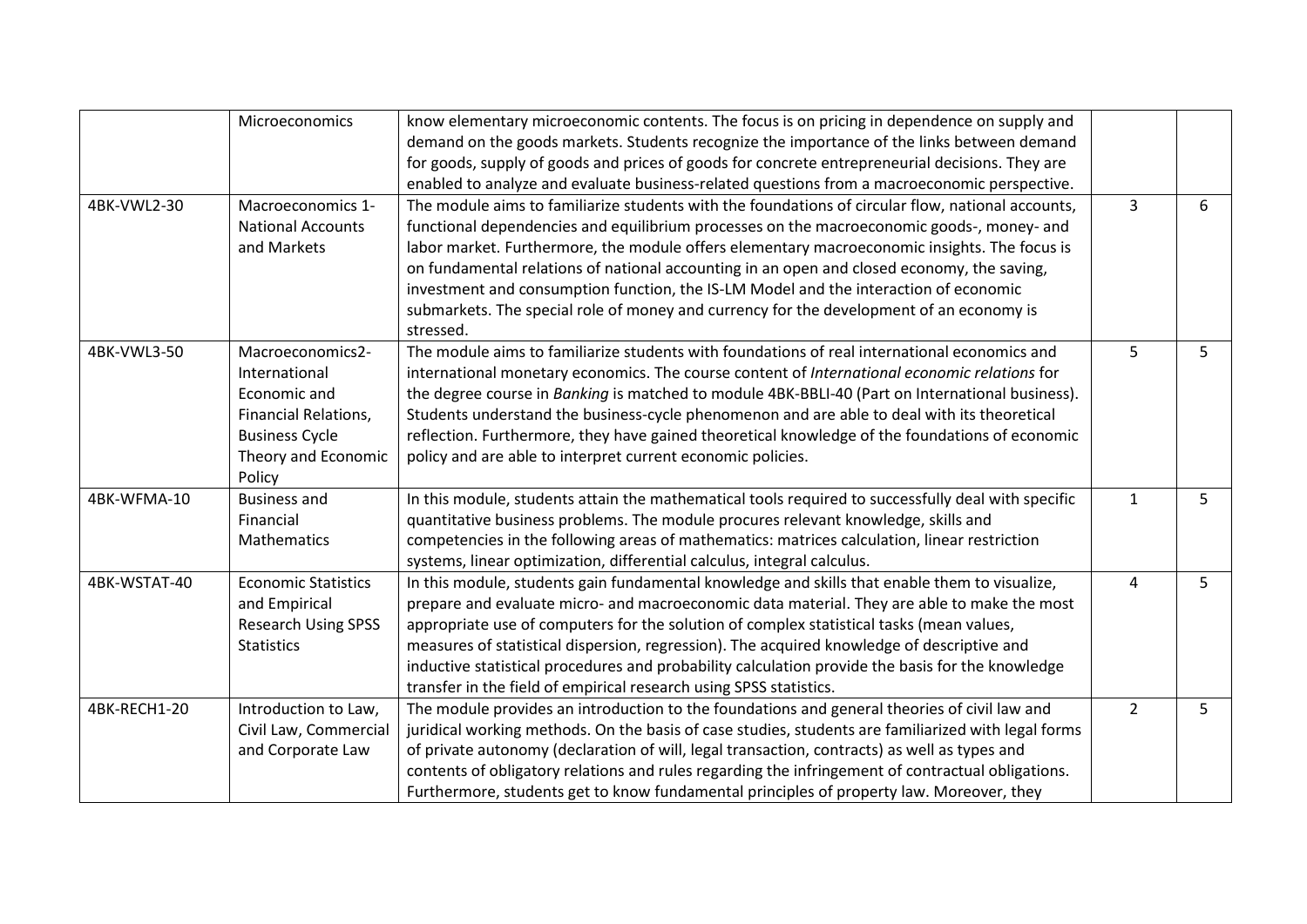|              |                                                                   | acquire knowledge of the special private law for merchants and their auxiliaries. This includes<br>rules regarding the company, the trade register and commercial transactions. Finally, students<br>are given an overview of possible legal forms of corporations. They are to know fundamental<br>differences between business partnerships and corporate enterprises or stock corporations in                                                                                                                                                                                                                                                                                                                                                                                                                                                                                                                 |                |    |
|--------------|-------------------------------------------------------------------|------------------------------------------------------------------------------------------------------------------------------------------------------------------------------------------------------------------------------------------------------------------------------------------------------------------------------------------------------------------------------------------------------------------------------------------------------------------------------------------------------------------------------------------------------------------------------------------------------------------------------------------------------------------------------------------------------------------------------------------------------------------------------------------------------------------------------------------------------------------------------------------------------------------|----------------|----|
|              |                                                                   | terms of foundation, management, representation and liability.                                                                                                                                                                                                                                                                                                                                                                                                                                                                                                                                                                                                                                                                                                                                                                                                                                                   |                |    |
| 4BK-RECH2-40 | Labor Law, Insolvency<br>Law, Commercial<br>Law, Internet Law     | Using examples of concrete cases, the module imparts knowledge of individual and collective<br>employment law. Students are familiarized with the legal conditions for establishing or<br>terminating an employment relationship and the content of such relationship. They learn how to<br>deal with collective agreements and gain an insight into codetermination rights. Furthermore,<br>students attain knowledge of insolvency proceedings with regard to both corporate and<br>consumer insolvency. Commercial criminal law focuses on foundations of criminal liability and<br>peculiarities of corporate criminal law. Most relevant economic crimes regulated by law are<br>addressed and transferred to the area of banking. Students are also familiarized with legal<br>frameworks of the information and communication technology as well as the features of Internet                              | 4              | 5  |
|              | <b>Compulsory modules "Particular Bank Management Competence"</b> | law with focus on contractual, copyright and competition law.                                                                                                                                                                                                                                                                                                                                                                                                                                                                                                                                                                                                                                                                                                                                                                                                                                                    |                |    |
| 4BK-BBLG-10  | <b>Foundations of Bank</b>                                        |                                                                                                                                                                                                                                                                                                                                                                                                                                                                                                                                                                                                                                                                                                                                                                                                                                                                                                                  |                | 5. |
|              | Management                                                        | The module aims to develop an understanding of the nature and functions of banks, bank<br>transactions, bank systems, financial markets and the foundations of bank regulation as well as<br>banking legislation. Particular focus is laid on the topics of cashless payment transactions,<br>accounts and deposit banking. Students learn the foundations of bank communication. They give<br>oral presentations on pre-defined topics from the areas of bank systems and banking services,<br>thus putting in practice previously acquired knowledge (see module 4BK-BWLG-10). The module<br>is completed by a study trip to Deutsche Bundesbank to consolidate gained knowledge.                                                                                                                                                                                                                              | 1              |    |
| 4BK-BBLA-20  | <b>Investment Business</b>                                        | Upon completing the module, students will have attained fundamental knowledge of the service<br>areas of classical financial investment and financial innovation including investment advice as<br>well as their framework conditions. The module provides a comprehensive overview of essential<br>asset categories and their return and risk profiles. Apart from stock exchange transactions, the<br>module imparts knowledge of assurance banking. Students hold presentations on pre-defined<br>topics from the service areas of the investment business and, thus, strengthen their professional<br>and communicative competence. The module further includes consultation and sales pitches<br>about the investment business. A study trip to the Frankfurt Stock Exchange and a capital<br>management company completes the module and enables students to consolidate previously<br>acquired knowledge. | $\overline{2}$ | 8  |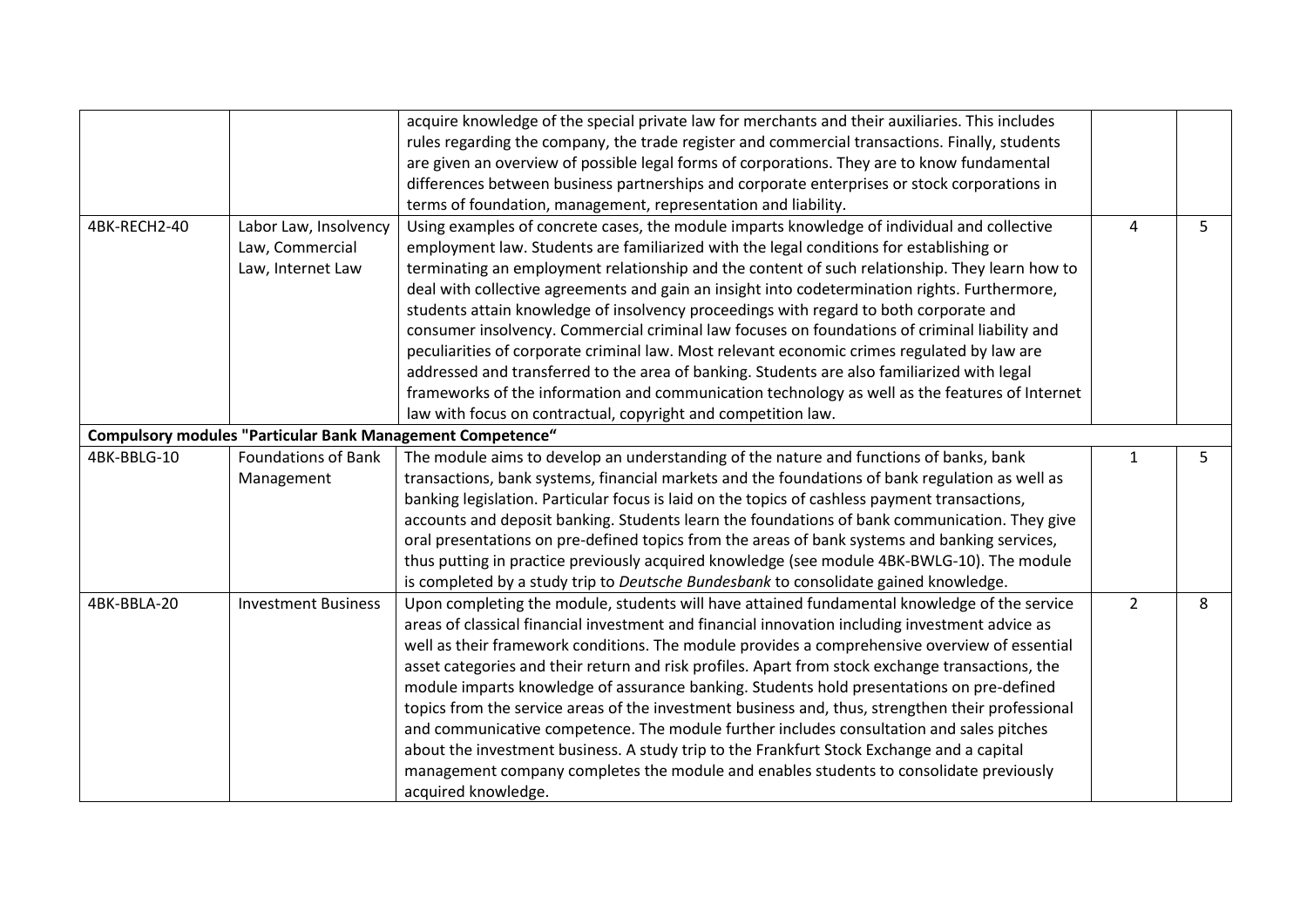| 4BK-BBLF-30  | <b>Lending Business</b>                                                                                           | The module aims to familiarize students with the service areas of financing of financial<br>institutions and their legal framework conditions. Students are to attain sound knowledge of<br>financing types and loan collaterals in retail and corporate lending, in business with municipal<br>customers as well as in private and commercial property financing, the management of non-<br>performing loans, credit risk management and credit derivatives. Students hold presentations on<br>pre-determined topics from the service areas of the lending business and are thus able to<br>strengthen their professional and social competence. Students carry out case studies and<br>financing negotiations to train the practical feasibility of previously acquired knowledge of the<br>lending business. | $\overline{3}$ | 8 |
|--------------|-------------------------------------------------------------------------------------------------------------------|-----------------------------------------------------------------------------------------------------------------------------------------------------------------------------------------------------------------------------------------------------------------------------------------------------------------------------------------------------------------------------------------------------------------------------------------------------------------------------------------------------------------------------------------------------------------------------------------------------------------------------------------------------------------------------------------------------------------------------------------------------------------------------------------------------------------|----------------|---|
| 4BK-BBLI-40  | International<br><b>Business and</b><br><b>Investment Banking</b>                                                 | The module aims to familiarize students with the service areas of international business and<br>investment banking. In particular, focus is laid on corporate finance and an understanding of the<br>complexity of these service areas. International business includes services of financial institutions<br>in international transactions, financing services in international business and foreign exchange<br>transactions of financial institutes. Investment banking deals with financing services that go<br>beyond the classical financing business. "International business" matches with module 4BK-<br>VWL3 50.                                                                                                                                                                                      | 4              | 5 |
| 4BK-BBLPV-50 | Portfolio, Product<br>and Sales<br>Management                                                                     | Students gain profound knowledge of portfolio theories and strategies, particularly in terms of<br>bonds and other risky assets and fixed assets, as well as financial engineering and sales<br>management. Lectures that are based on previously attained marketing knowledge and focus on<br>activity types and product range management policy of individual groups of commercial banks<br>and on specific sales approaches aim to consolidate the students' professional knowledge and<br>social competence. Furthermore, students carry out case studies to apply this professional<br>knowledge of product and portfolio development. They are able to evaluate different portfolio<br>strategies and strategies of product range management of financial institutions.                                   | 5              | 6 |
| 4BK-BBLST-60 | <b>Overall Bank</b><br>Management and<br><b>Risk Management</b><br><b>Compulsory module "Language Competence"</b> | Students acquire basic knowledge on overall bank management, bank controlling as well as risk<br>management and controlling. They are familiarized with annual accounts and consolidated<br>accounting of financial institutes. Students examine the effects stress events have on supervisory<br>requirements and know the importance of auditing in financial institutes. They finally apply their<br>knowledge in the context of the TOPSIM Universal Banking simulation game and present their<br>results. Selected lectures and seminars on overall bank management and risk management are<br>held in English.                                                                                                                                                                                            | 6              | 8 |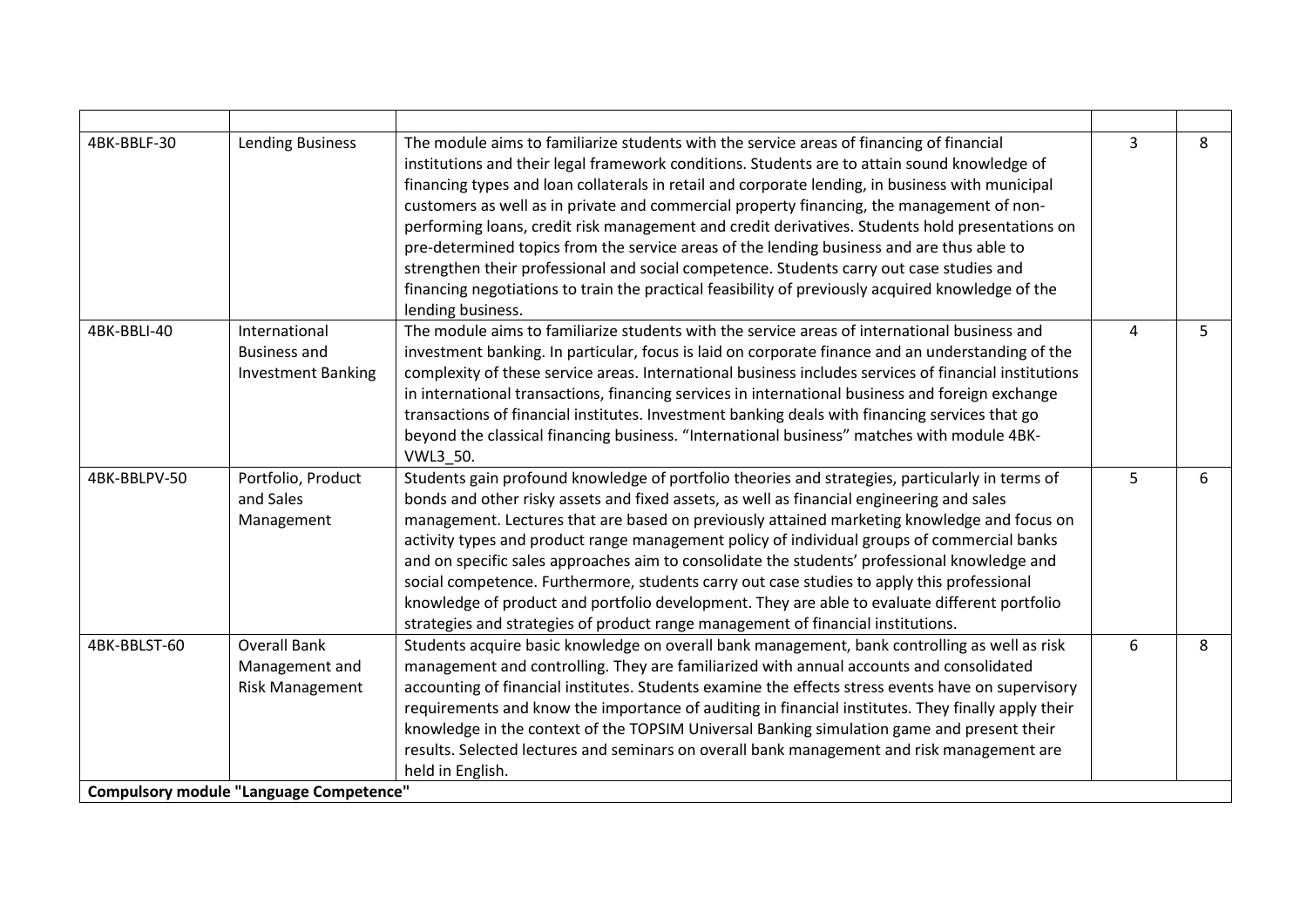| 4BK-WENGL-10 | <b>English for Business</b>  | The module imparts fundamental English language skills regarding the structure, organization                            | $\mathbf{1}$ | 4 |
|--------------|------------------------------|-------------------------------------------------------------------------------------------------------------------------|--------------|---|
|              | and Financial Services       | and business processes in commercial and financial enterprises. Students can talk about                                 |              |   |
|              |                              | themselves and their professional context in English and deal with everyday communication                               |              |   |
|              |                              | situations in the professional environment. Furthermore, they are enabled to communicate                                |              |   |
|              |                              | orally and in writing within their company and with customers. The module is completed with an                          |              |   |
|              |                              | English-language project report that follows the standards of scientific writing. The module takes                      |              |   |
|              |                              | the form of a seminar.                                                                                                  |              |   |
| 4BK-BENGL-50 | <b>Basic English for</b>     | The module aims to systematically develop specific language skills in the field of banking.                             | 5            | 4 |
|              | <b>Banking</b>               | Students are thus enabled to efficiently engage in professional discussions, negotiations and                           |              |   |
|              |                              | consultations on all banking topics. The module primarily teaches and consolidates lexis and                            |              |   |
|              |                              | conversational skills. The module takes the form of a seminar.                                                          |              |   |
| 4BK-SENGL-60 | Specialized English          | Students expand and consolidate their English language skills regarding topics like security                            | 6            | 4 |
|              | for Banking                  | transaction, loan business, international trade as well as corporate finance. They can discuss                          |              |   |
|              |                              | current and specific business topics and analyze technical texts. Students deepen their                                 |              |   |
|              |                              | intercultural competences and communication skills and bring in own practical experience. They                          |              |   |
|              |                              | attend English-language lectures from the fields of investment banking and overall bank                                 |              |   |
|              |                              | management. They are enabled to understand and confidently use the English language in all                              |              |   |
|              |                              | service areas of financial institutes.                                                                                  |              |   |
|              |                              | Compulsory elective modules: One module from the offered range is to be chosen in the fourth, fifth and sixth semester. |              |   |
| 4BK-WGMIS-40 | Foundations and              | The module deals with the conception and use of business information systems based on client-                           | 4            | 4 |
|              | Management of                | server and database technology. Apart from technical principles, students learn how to use                              |              |   |
|              | <b>Business Information</b>  | information and communication systems within the value chain of a company, in particular a                              |              |   |
|              | Systems                      | financial institute. Focus is laid on purpose-built databases and their application for the collection                  |              |   |
|              |                              | and provision of decision-relevant information. This includes the Internet as a platform for the                        |              |   |
|              |                              | retrieval, transmission and provision of information. Students run professional Internet searches                       |              |   |
|              |                              | and carry out exercises and case studies that focus on the creation of applications for the                             |              |   |
|              |                              | standardized and ad hoc individual data evaluation in relation to financial institutes. The                             |              |   |
|              |                              | seminars provide the necessary software-related foundations. With special reference to banking                          |              |   |
|              |                              | issues, the module discusses the organization of the structure and operation of business                                |              |   |
|              |                              | information systems.                                                                                                    |              |   |
| 4BK-WGBPB-40 | Consolidation                | Students are familiarized with the innovative and future-oriented customer consulting concepts                          | 4            | 4 |
|              | Retail Banking-              | in the private banking sector including Family Office. They understand financial planning,                              |              |   |
|              | <b>Integrated Consulting</b> | portfolio management, foundation management and generation management as integral parts                                 |              |   |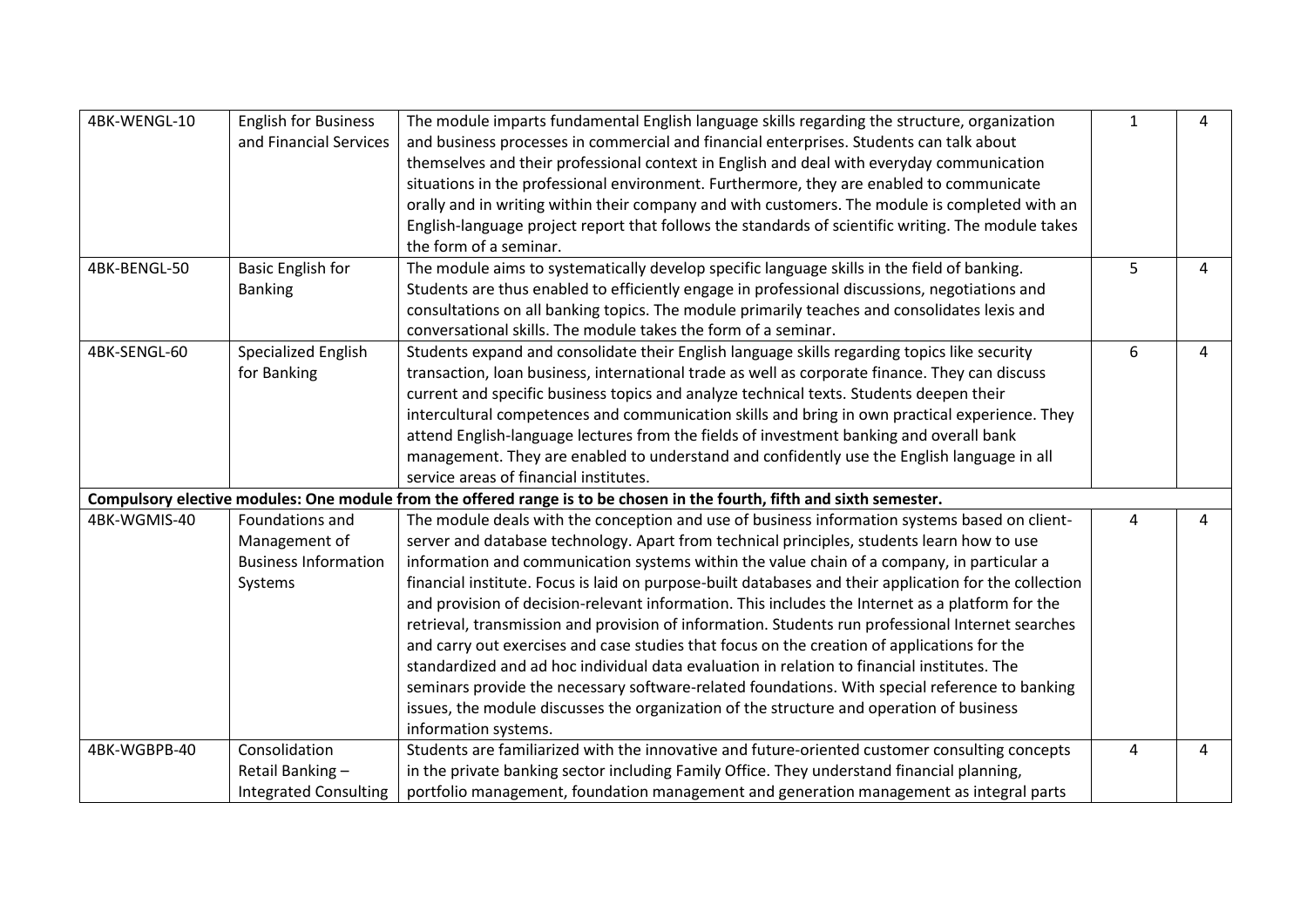|              | with Private Banking       | of private banking. Students acquire the necessary tools for the integrated consulting of wealthy  |   |   |
|--------------|----------------------------|----------------------------------------------------------------------------------------------------|---|---|
|              |                            | private customers. Furthermore, the module imparts fundamental knowledge of inheritance law.       |   |   |
|              |                            | Under supervision, students develop individual consulting and customer support concepts and        |   |   |
|              |                            | carry out complex consultations.                                                                   |   |   |
| 4BK-WMFKM-50 | Management of              | Based on the economic importance of small and medium-sized enterprises for the Federal             | 5 | 4 |
|              | Medium-sized               | Republic of Germany, students understand the allocation of small and medium-sized enterprises      |   |   |
|              | <b>Corporate Customers</b> | to the corporate customer division of a bank. From the perspective of an integrated corporate      |   |   |
|              |                            | customer service, they are familiarized with classic and alternative financial products that are   |   |   |
|              |                            | deployed in the individual stages of a business cycle. Furthermore, students become acquainted     |   |   |
|              |                            | with substantial and legal requirements for a company foundation and succession as well as the     |   |   |
|              |                            | execution of these processes. They are able to develop a start-up project taking into account      |   |   |
|              |                            | macroeconomic and microeconomic aspects as well as provisions of commercial, company and           |   |   |
|              |                            | tax legislation. Students also attain knowledge of the evaluation of medium-sized companies in     |   |   |
|              |                            | order to determine its selling price. They are familiarized with payment transaction products for  |   |   |
|              |                            | corporate customers. Students are capable of making financial decisions in all stages of the       |   |   |
|              |                            | business cycle and supporting the company in management decisions.                                 |   |   |
|              |                            | Ausgehend von der volkswirtschaftlichen Bedeutung der mittelständischen Unternehmen für die        |   |   |
|              |                            | Bundesrepublik Deutschlands begreifen die Studierenden die Zuordnung des Mittelstandes für         |   |   |
|              |                            | den Firmenkundenbereich einer Bank. Sie lernen die in den einzelnen Phasen des                     |   |   |
|              |                            | Unternehmenszyklus zum Einsatz kommenden klassischen und alternativen Finanzprodukte aus           |   |   |
|              |                            | Sicht einer ganzheitlichen Firmenkundenbetreuung kennen.                                           |   |   |
|              |                            | Darüber hinaus lernen die Studierenden inhaltliche und rechtliche Voraussetzungen sowie den        |   |   |
|              |                            | Ablauf für eine Unternehmensgründung und Unternehmensnachfolge kennen.                             |   |   |
|              |                            | Sie sind in der Lage, ein Existenzgründungsprojekt zu erarbeiten und dabei volks- und              |   |   |
|              |                            | betriebswirtschaftliche, handels-, gesellschafts- und steuerrechtliche Aspekte zu berücksichtigen. |   |   |
|              |                            | Die Studierenden erwerben weiterhin Kenntnisse zur Bewertung von mittelständischen                 |   |   |
|              |                            | Unternehmen zum Zweck der Ermittlung des Veräußerungspreises. Sie erwerben Kenntnisse zu           |   |   |
|              |                            | den Produkten im Zahlungsverkehr für Firmenkunden.                                                 |   |   |
|              |                            | Die Studierenden sind in der Lage, Finanzentscheidungen in allen Phasen des                        |   |   |
|              |                            | Unternehmenszyklus zu treffen und das Unternehmen bei unternehmerischen Entscheidungen             |   |   |
|              |                            | zu unterstützen.                                                                                   |   |   |
| 4BK-WDM-50   | Derivatives                | In conformity with modules 4BK-BBL A-20, 4BK-BBL F-30 and 4BK-BBL I-40, students acquire           | 5 | 4 |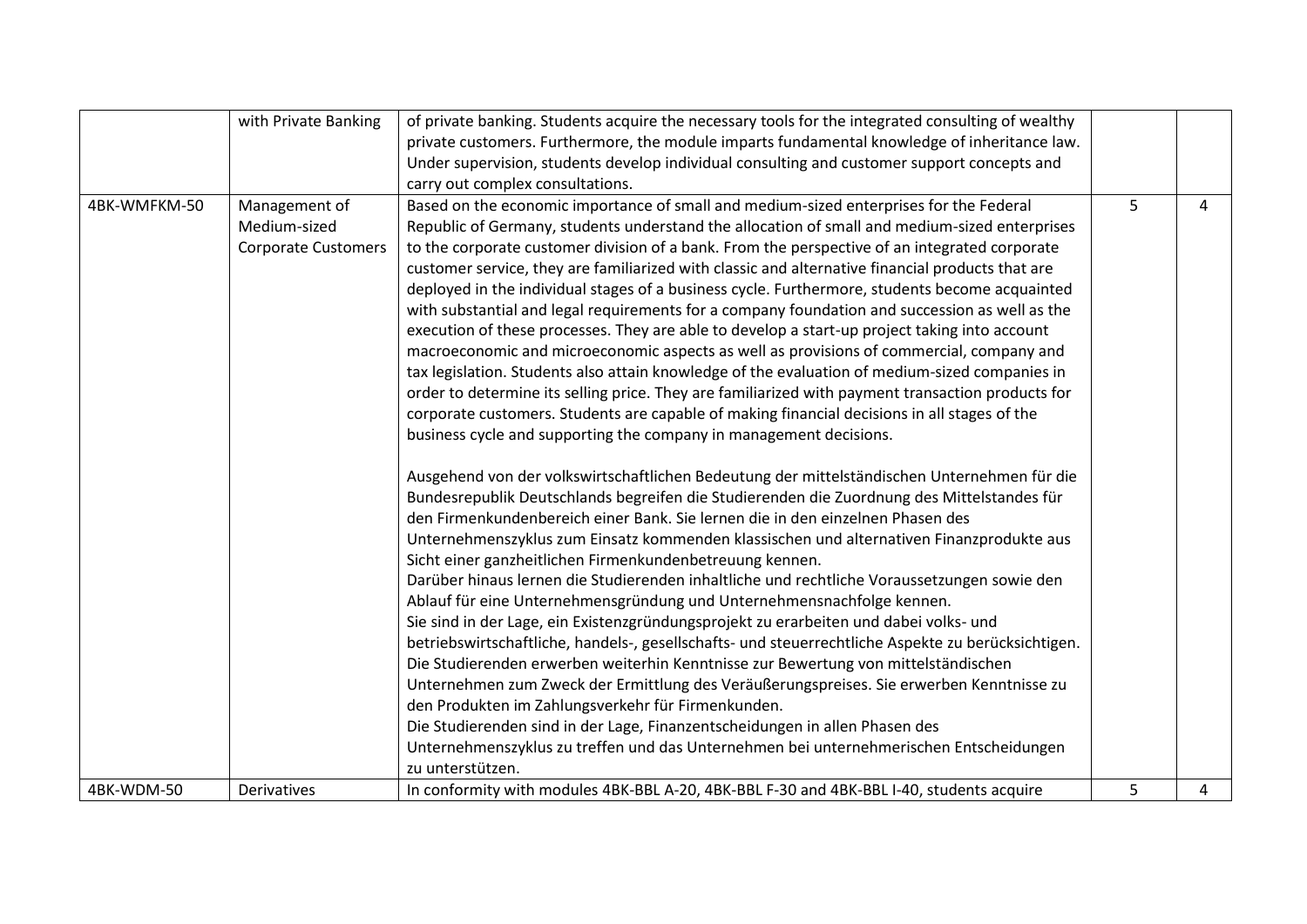|                                                      | Management                                                                | detailed knowledge of the structure, content, chances and risks as well as the evaluation and<br>market structure of credit, interest and equity derivatives and other derived financial products.<br>This enables them to practically use and successfully implement the new investment and<br>diversification opportunities as well as hedging and risk management options provided by these<br>products. The module takes an international perspective, but also considers the peculiarities of<br>the German financial market. Furthermore, the lectures discuss supervisory requirements as an<br>integral part of derivatives management as well as ethical and macroeconomic restrictions and<br>dimensions.                                                                                                                                                                                                                                                                                                                                                                     |   |   |
|------------------------------------------------------|---------------------------------------------------------------------------|-----------------------------------------------------------------------------------------------------------------------------------------------------------------------------------------------------------------------------------------------------------------------------------------------------------------------------------------------------------------------------------------------------------------------------------------------------------------------------------------------------------------------------------------------------------------------------------------------------------------------------------------------------------------------------------------------------------------------------------------------------------------------------------------------------------------------------------------------------------------------------------------------------------------------------------------------------------------------------------------------------------------------------------------------------------------------------------------|---|---|
| 4BK-WTM-60                                           | Treasury<br>Management                                                    | Treasury stands for modern finance and risk management of all risk categories, especially of<br>market price and credit risks. In banking practice, the task field ranges from the asset/liability<br>management to a holistic overall bank risk management. Students are familiarized with contents,<br>structure and organization of Treasury Management. They acquire profound knowledge of the<br>place Treasury Management holds within overall bank management and the practical<br>implementation of risk management functions (following up module 4BK-BBLC-60). Using case<br>studies, students are informed about current risk management approaches for different risk<br>types. This basic knowledge can be further applied to the field of financial management in<br>industrial, commercial and insurance companies.<br>Special contents are provided in the form of lectures, seminars and case studies. They refer to<br>current Treasury issues in connection with the design of customer products and the external<br>management of individual assets as special AIF. | 6 | 4 |
| 4BK-WSAN-60                                          | Management,<br>Restructuring and<br>Workout of Non-<br>performing Credits | Despite thorough credit assessment, credits can become precarious for different reasons. This<br>puts at risk the contractual relationship between debtor and creditor and causes damage for<br>both contracting parties in case of a total failure of the credit. To prevent this from happening,<br>financial institutes have a management system for such non-performing credits. The module,<br>which is the continuation of mandatory module 4BK-WMFKM-50 and a consolidation of<br>compulsory module 4BK-BBLF-30, profoundly deals with non-performing credits in the corporate<br>customers sector from restructuring to settlement. The highly practical module familiarizes<br>students with the reorganization of a company and thus a credit restructuring as well as workout<br>management. The module comprises a workshop on the restructuring of credits from the bank's<br>perspective.                                                                                                                                                                                 | 6 | 4 |
|                                                      |                                                                           | Interdisciplinary compulsory elective modules: In addition to the compulsory optional modules, one module from the following range of offers can be chosen in                                                                                                                                                                                                                                                                                                                                                                                                                                                                                                                                                                                                                                                                                                                                                                                                                                                                                                                           |   |   |
| the fourth, fifth and sixth semester.<br>4BK-WFSZ-40 | International                                                             | The seminar imparts the necessary skills for the acquisition of an English language certificate                                                                                                                                                                                                                                                                                                                                                                                                                                                                                                                                                                                                                                                                                                                                                                                                                                                                                                                                                                                         | 4 | 4 |
|                                                      |                                                                           |                                                                                                                                                                                                                                                                                                                                                                                                                                                                                                                                                                                                                                                                                                                                                                                                                                                                                                                                                                                                                                                                                         |   |   |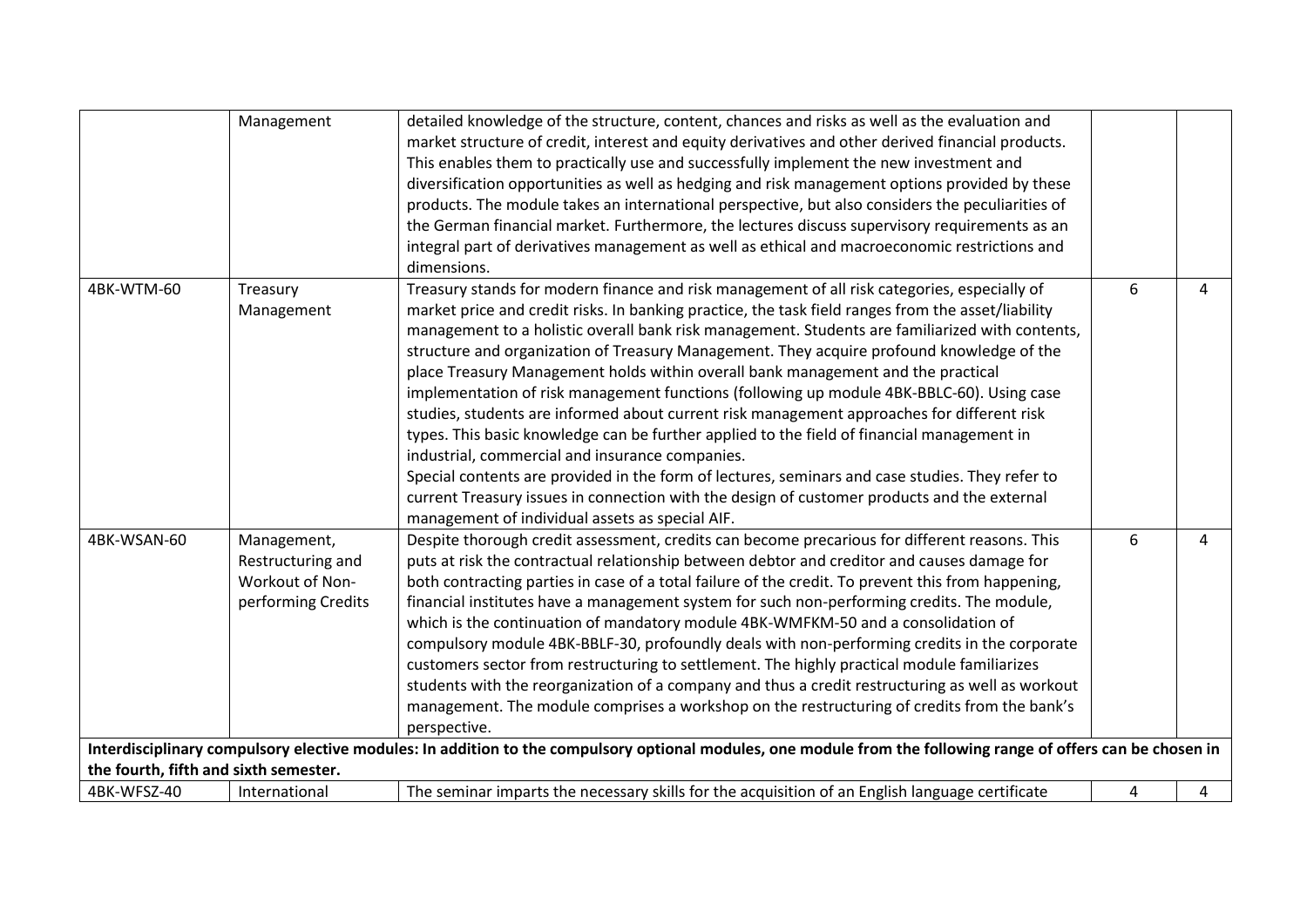|                          | Language Certificate                         | (LCCI EFB, Level 2/3; Cambridge Advanced, TOEIC or TOEFL) and thus prepares students for a                                                                                                                                                                                                                                                                                                                                                                                                                                                                                                                                                                                                                             |   |   |
|--------------------------|----------------------------------------------|------------------------------------------------------------------------------------------------------------------------------------------------------------------------------------------------------------------------------------------------------------------------------------------------------------------------------------------------------------------------------------------------------------------------------------------------------------------------------------------------------------------------------------------------------------------------------------------------------------------------------------------------------------------------------------------------------------------------|---|---|
|                          | English                                      | career abroad, an internship abroad and/or a master program. Furthermore, it enables students                                                                                                                                                                                                                                                                                                                                                                                                                                                                                                                                                                                                                          |   |   |
|                          |                                              | to reliably assess their language skills in accordance with the European Reference Framework.                                                                                                                                                                                                                                                                                                                                                                                                                                                                                                                                                                                                                          |   |   |
|                          |                                              | The seminar focuses on European commercial correspondence. Upon completing the module,                                                                                                                                                                                                                                                                                                                                                                                                                                                                                                                                                                                                                                 |   |   |
|                          |                                              | students will have broadened their business communication skills by dealing with tasks from real                                                                                                                                                                                                                                                                                                                                                                                                                                                                                                                                                                                                                       |   |   |
|                          |                                              | business life as well as their academic English skills. Moreover, they gain an insight into                                                                                                                                                                                                                                                                                                                                                                                                                                                                                                                                                                                                                            |   |   |
|                          |                                              | intercultural diversities in international business and acquire an increased sensitivity towards                                                                                                                                                                                                                                                                                                                                                                                                                                                                                                                                                                                                                       |   |   |
|                          |                                              | communicative peculiarities and cultural differences. Focus is laid on intercultural teamwork and                                                                                                                                                                                                                                                                                                                                                                                                                                                                                                                                                                                                                      |   |   |
|                          |                                              | the staff-customer relationship, which is of increasing importance in the context of globalization.                                                                                                                                                                                                                                                                                                                                                                                                                                                                                                                                                                                                                    |   |   |
| 4BK-DIMI-50              | Digitalization in the<br>Medium-sized Sector | The module qualifies students for the challenges of digitalization in the medium-sized sector. This<br>includes changes in business processes induced by digitalization in small and medium-sized<br>companies. Upon completing the module, students will be capable of supporting and moderating<br>the development and implementation of a sustainable digitalization strategy by applying Design<br>Thinking methods. They will also have knowledge of software-based best practices, in particular<br>from the fields of HR, finance and customer relationship management, and their adaptation.                                                                                                                   | 5 | 4 |
|                          |                                              | Upon completing the module, they will be able to develop strategies of digital marketing and<br>sustainable conceptions, ensure their successful implementation and prove their importance for<br>a company's value creation by employing verifiable monitoring and controlling measures. Apart<br>from conceptual competence, students acquire knowledge of the operational use of social media<br>platforms as well as an awareness for the continuous optimization of websites and apps on<br>search engines and usability.                                                                                                                                                                                         |   |   |
| 4BK-OPRE-60              | <b>Operations Research</b>                   | The module Operations Research (OR) imparts profound knowledge in the area of mathematical<br>optimization for the solution of economic problems. Upon completing the module, students will<br>be able to produce models of operational issues and to solve them using suitable OR methods.<br>For this purpose, students acquire knowledge, skills and competences in the following<br>mathematical areas that are relevant for economic sciences: network and network flow<br>problems, linear optimization, integer optimization, dynamic optimization, and non-linear<br>optimization as optimization methods of OR. This content is dealt with in a problem-oriented<br>way using instructive practical examples. | 6 | 4 |
| <b>Practical modules</b> |                                              |                                                                                                                                                                                                                                                                                                                                                                                                                                                                                                                                                                                                                                                                                                                        |   |   |
| 4BK-PRAX1-10             | <b>Financial Institutions</b>                | Students are familiarized with the structure, organization and services offered by their practice                                                                                                                                                                                                                                                                                                                                                                                                                                                                                                                                                                                                                      | 1 | 6 |
|                          | and Their                                    | partner and gain an insight into the communication relations within the company. Focus is laid                                                                                                                                                                                                                                                                                                                                                                                                                                                                                                                                                                                                                         |   |   |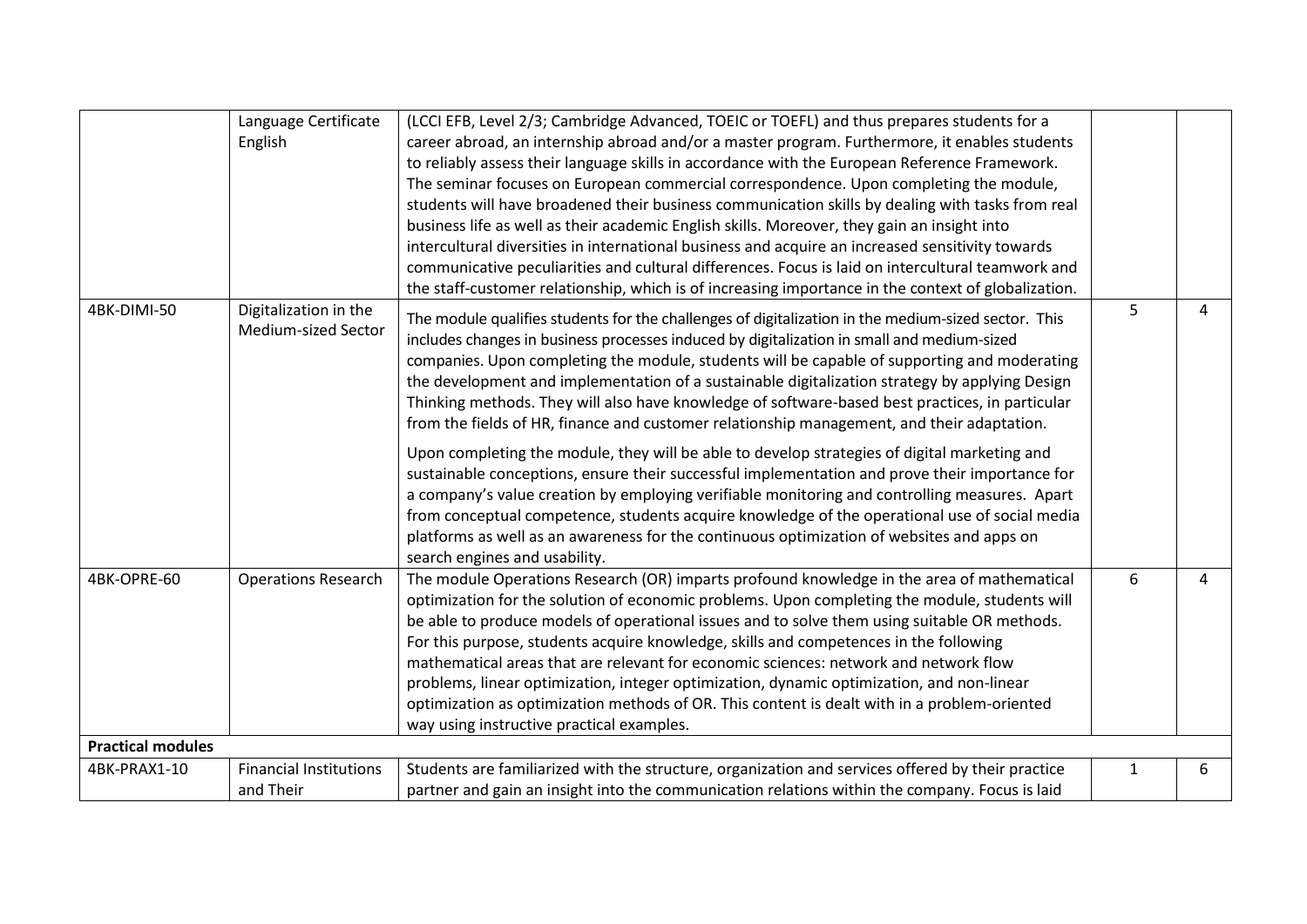|              | Environment                | on the economic, social, competitive and regulatory factors that influence the activities of             |                |   |
|--------------|----------------------------|----------------------------------------------------------------------------------------------------------|----------------|---|
|              |                            | financial institutions. Students consider individual business segments in terms of payment               |                |   |
|              |                            | transactions, e-banking and deposit banking. They are directly integrated in practice teams and          |                |   |
|              |                            | are thus able to gain important impetus for the development of new or the consolidation of               |                |   |
|              |                            | existing social competences. Students strengthen professional knowledge attained in the                  |                |   |
|              |                            | theoretical modules and apply them to the banking practice. This helps them prepare their first          |                |   |
|              |                            | project report in English (module: 4BK-WENGL1-10) and the oral examination at the end of                 |                |   |
|              |                            | module 4BK-PRAX1-10.                                                                                     |                |   |
| 4BK-PRAX2-20 | <b>Investment Business</b> | Students are familiar with the theoretical foundations of the contents imparted in module 4BK-           | $\overline{2}$ | 6 |
|              |                            | BBLA-20 in the 2 <sup>nd</sup> semester. They learn how to transfer their skills and knowledge of the    |                |   |
|              |                            | investment business to operational practice (professional competence). On the basis of different         |                |   |
|              |                            | investment types, students work out the corresponding specific products and services offered by          |                |   |
|              |                            | the practice company and its affiliated partners. Students acquire sales and consulting                  |                |   |
|              |                            | competence and improve their capability to think and act independently (methodical and social            |                |   |
|              |                            | competence). The module is completed with a project report.                                              |                |   |
| 4BK-PRAX3-30 |                            |                                                                                                          | 3              |   |
|              | <b>Financing Business</b>  | Students learn to transfer into practice the theoretical skills and knowledge of the financing           |                | 6 |
|              |                            | business acquired in the 3 <sup>rd</sup> semester (professional competence). Focus is laid on the use of |                |   |
|              |                            | different forms of financing in retail banking, real estate business and corporate customers             |                |   |
|              |                            | business of the practice company as well as their legal frameworks and pricing. Furthermore,             |                |   |
|              |                            | students improve their sales competence and the capability to think and act independently                |                |   |
| 4BK-PRAX4-40 |                            | (methodical and social competence). The module is completed with an oral examination.                    |                |   |
|              | Special Problems of        | The module deepens the knowledge of the investment and financing business, retail banking and            | 4              | 6 |
|              | the Investment and         | corporate customers business and imparts practical contents of international business and                |                |   |
|              | <b>Financing Business</b>  | Corporate Finance. Furthermore, students improve their sales competence and the capability to            |                |   |
|              |                            | think and act independently (methodical and social competence). Students solve banking tasks in          |                |   |
|              |                            | an increasingly independent way. During the fourth practical semester students can work abroad           |                |   |
|              |                            | with a subsidiary of the practice partner or another foreign bank or capital management                  |                |   |
|              |                            | company. The module is completed with a project report.                                                  |                |   |
| 4BK-PRAX5-50 | Special Fields and         | Students are familiar with the theoretical foundations of the modules up to the fifth semester.          | 5              | 6 |
|              | <b>Bank Management</b>     | They have gained specialist knowledge and are enabled to transfer theses skills and abilities into       |                |   |
|              |                            | operational practice (professional competence). Furthermore, students continue to improve                |                |   |
|              |                            | their sales competence, the ability to think and act independently and their conflict management         |                |   |